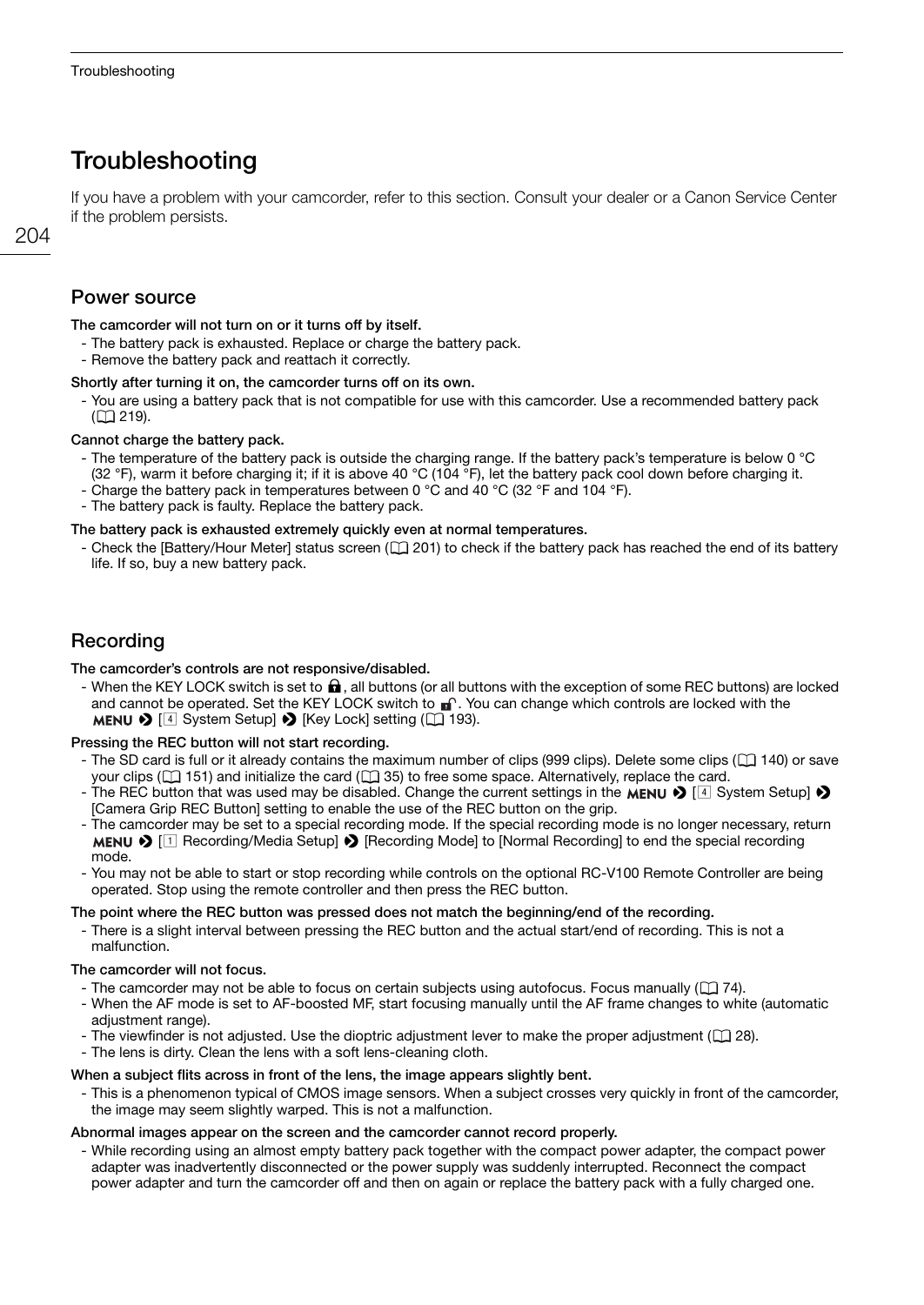## Changing between recording ( $\bigcirc$ REC) and record standby (STBY) takes longer than usual.

- When the SD card contains a large number of clips, some operations may take longer than usual. Save your clips  $($  [151](#page--1-0)) and initialize the card  $($   $)$  [35\)](#page--1-5). Alternatively, replace the card.

#### The camcorder cannot record to the SD card properly.

- This may occur as recordings are made and deleted over time. Save your clips ( $\Box$ ) [151\)](#page--1-0) and initialize the card ( $\Box$ ) [35\)](#page--1-5).

#### After using the camcorder for a long time, it becomes hot.

- The camcorder may become hot after using it continuously for long periods of time; this is not a malfunction. If the camcorder becomes unusually hot or it becomes hot after using it only for a short while, it may indicate a problem with the camcorder. Consult a Canon Service Center.

## Playback

## Cannot delete a clip.

- The clip may have an  $\mathbb{N}$  mark. Remove the  $\mathbb{N}$  mark ( $\Box$  [139\)](#page--1-8).
- The LOCK switch on the SD card is set to prevent accidental erasure. Change the position of the LOCK switch.

### Deleting clips takes longer than usual.

- When the SD card contains a large number of clips, some operations may take longer than usual. Save your clips  $(D)$  [151](#page--1-0)) and initialize the card  $(D)$  [35\)](#page--1-5).

## Cannot copy clips.

- There is not enough available space on the destination card or the card already contains the maximum number of clips (999 clips). Delete some clips ( $\Box$  [140\)](#page--1-4) to free some space or replace the card.

#### Cannot delete a photo.

- The LOCK switch on the SD card is set to prevent accidental erasure. Change the position of the LOCK switch.
- Photos that were protected using other devices cannot be deleted with the camcorder.

## Indicators and Onscreen Displays

### **EX** appears in red on the screen.

- The battery pack is exhausted. Replace or charge the battery pack.

#### $\sqrt{2}$  appears on the screen.

- The camcorder cannot communicate with the battery pack attached so the remaining battery time cannot be displayed.

#### The tally lamp does not illuminate.

- Set MENU  $\bigcirc$  [4 System Setup]  $\bigcirc$  [LED]  $\bigcirc$  [Tally Lamp (Front)] or [Tally Lamp (Rear)] to [On].

## The tally lamp flashes quickly. **精神精神 # (4 flashes per second)**

- The battery pack is exhausted. Replace or charge the battery pack.
- There is not enough available space on the SD card. Delete some clips  $(\Box)$  [140\)](#page--1-4) to free some space or replace the selected card.
- A system error has occurred. Turn the camcorder off and then on again. If this does not solve the problem, consult a Canon Service Center.

#### The tally lamp flashes slowly.  $\frac{1}{2}$  is the second (1 flash per second)

- The combined available space on both cards is low. Replace the card that is not being recorded onto.

#### As/ B<sub>o</sub> appears in red on the screen.

- A card error occurred. Remove and reinsert the card. If the display does not change back to normal, save your recordings ( $\Box$  [151](#page--1-0)) and initialize the card ( $\Box$  [35\)](#page--1-5).

#### $\overline{A}/\overline{B}$  (in red) and [END] appear on the screen.

- The SD card is full. Use a different card or delete some clips  $(\Box)$  [140](#page--1-4)) to free some space on the card.

#### Even after stopping recording, the access indicator stays illuminated in red.

- The clip is being recorded on the card. This is not a malfunction.

#### $\blacksquare$  appears in yellow on the screen.

- The camcorder's internal temperature has reached a predetermined level. You can continue using the camcorder.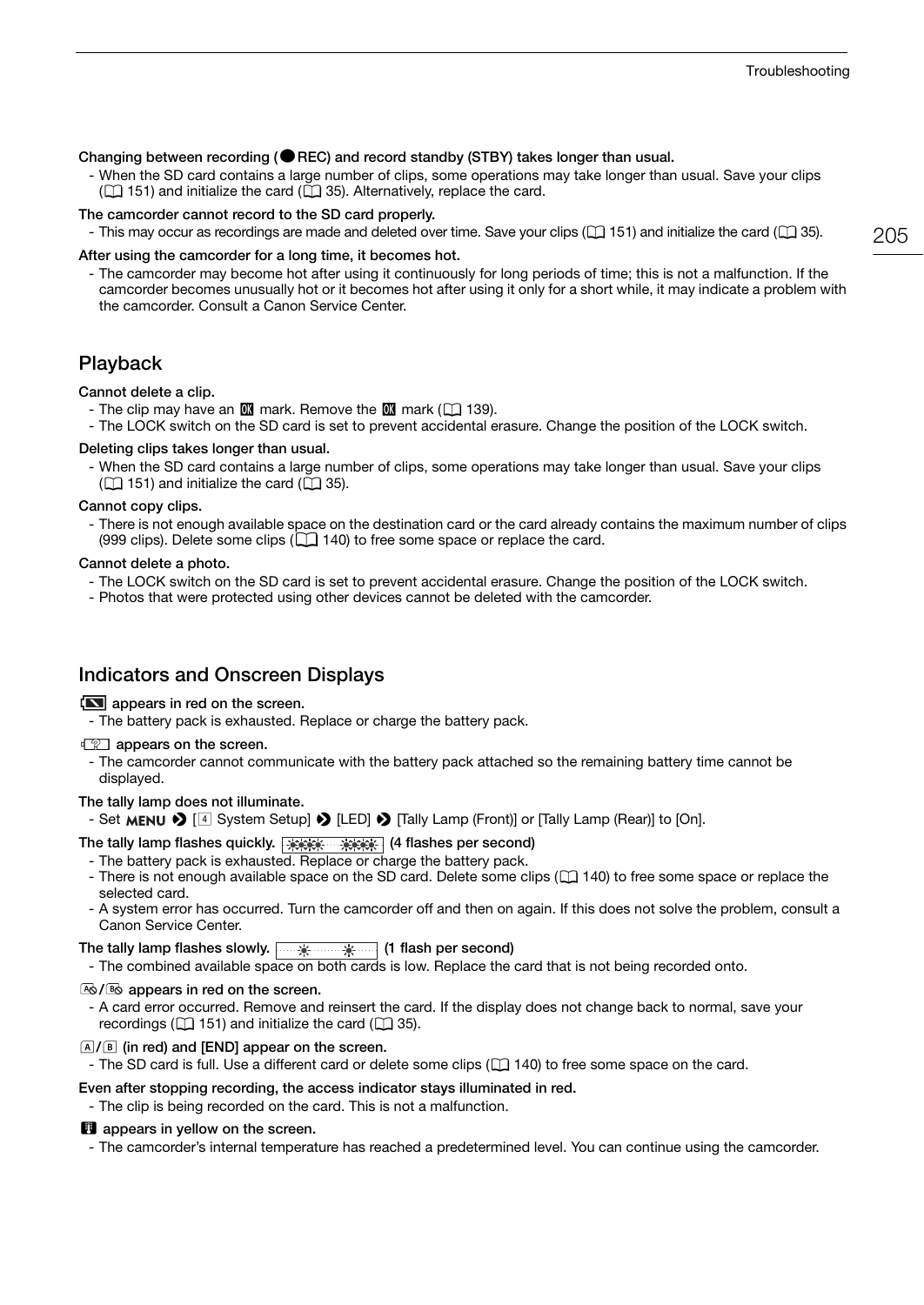## **B** appears in red on the screen.

- The camcorder's internal temperature has risen further while **B** appeared in yellow on the screen.
- If the icon appears in red in  $\frac{1}{(A \cup B \cap A)}$  mode while **MENU**  $\frac{1}{(B \cup B)}$  System Setup $\frac{1}{(B \cup B)}$  [Fan] is set to [Always On], turn off the camcorder and wait until the temperature has decreased.
- In CAMERA mode, if [Fan] is set to [Automatic] and the fan was turned off while recording, the fan will turn on automatically (in that case,  $\blacksquare$  will appear on the screen).

## **EAN** appears in red on the screen.

- The fan may not be working properly. The camcorder will automatically turn off in approximately 10 minutes. Consult a Canon Service Center.

## Picture and Sound

The peaking/magnification/zebra pattern/waveform monitor/B&W image does not appear on the screen.

- Check the corresponding output settings to make sure the display of the desired assistance function is enabled for the desired screen/video output.

## Screen displays turn on and off repeatedly.

- The battery pack is exhausted. Replace or charge the battery pack.
- Remove the battery pack and reattach it correctly.

## Abnormal characters appear on the screen and the camcorder does not operate properly.

- Disconnect the power source and reconnect it after a short time. If the problem still persists, use the MENU [! System Setup] > [Reset] > [All Settings] function. This resets all the camcorder's settings to default values, except for the hour meter.

## Video noise appears on screen.

- Keep a distance between the camcorder and devices that emit strong electromagnetic fields such as near powerful magnets and motors, MRI machines or high-voltage power lines.

### Horizontal bands appear on the screen.

- This is a phenomenon typical of CMOS image sensors when recording under some types of fluorescent, mercury or sodium lamps. This is not a malfunction. You may be able to reduce the symptoms by setting the shutter speed mode to Speed and the shutter speed to a value matching the frequency of the local electrical system: 1/50\* or 1/100 for 50 Hz systems, 1/60 or 1/120 for 60 Hz systems.
	- \* May not be available depending on the frame rate.

## Audio cannot be recorded.

- The INPUT switch (audio input selection) is set to AES/EBU but an analog audio source is connected, or it is set to ANALOG and a digital audio source is connected. Set the audio related switches correctly according to the audio source you wish to use  $(198)$  $(198)$  $(198)$ .
- When using the INPUT 1/INPUT 2 terminals, make sure you are using an XLR connector. When using the MIC terminal, make sure you are using a condenser microphone with its own power supply and a  $\varnothing$  3.5 mm stereo mini plug.
- The external microphone connected to the INPUT 1/INPUT 2 terminal requires phantom power. Set the corresponding ANALOG switch to MIC+48V ( $\Box$  [98\)](#page--1-10).

### Audio is recorded at an extremely low level.

- When using the INPUT 1/INPUT 2 terminals or MIC terminal: The **QUID** (audio level) switch for CH1 or CH2 is set to M, and the recording level is set too low. Check the audio level meter on the screen and adjust the audio level correctly (A [99\)](#page--1-12).
- The microphone attenuator is on. Turn off the microphone attenuator ( $\Box$ ) [101,](#page--1-9) [102\)](#page--1-13).

## Sound is distorted or is recorded at lower levels.

- When recording near loud sounds (such as fireworks, shows or concerts), sound may become distorted or it may not be recorded at the actual levels. Activate the microphone attenuator ( $\Box$  [101,](#page--1-9) [102](#page--1-13)), or adjust the audio recording level manually.

### The picture is displayed correctly but there is no sound from the built-in speaker.

- Speaker volume is turned off. Adjust the volume  $(M 136)$  $(M 136)$ .
- Disconnect any cables/external devices connected to the  $\Omega$  (headphone) terminal.

206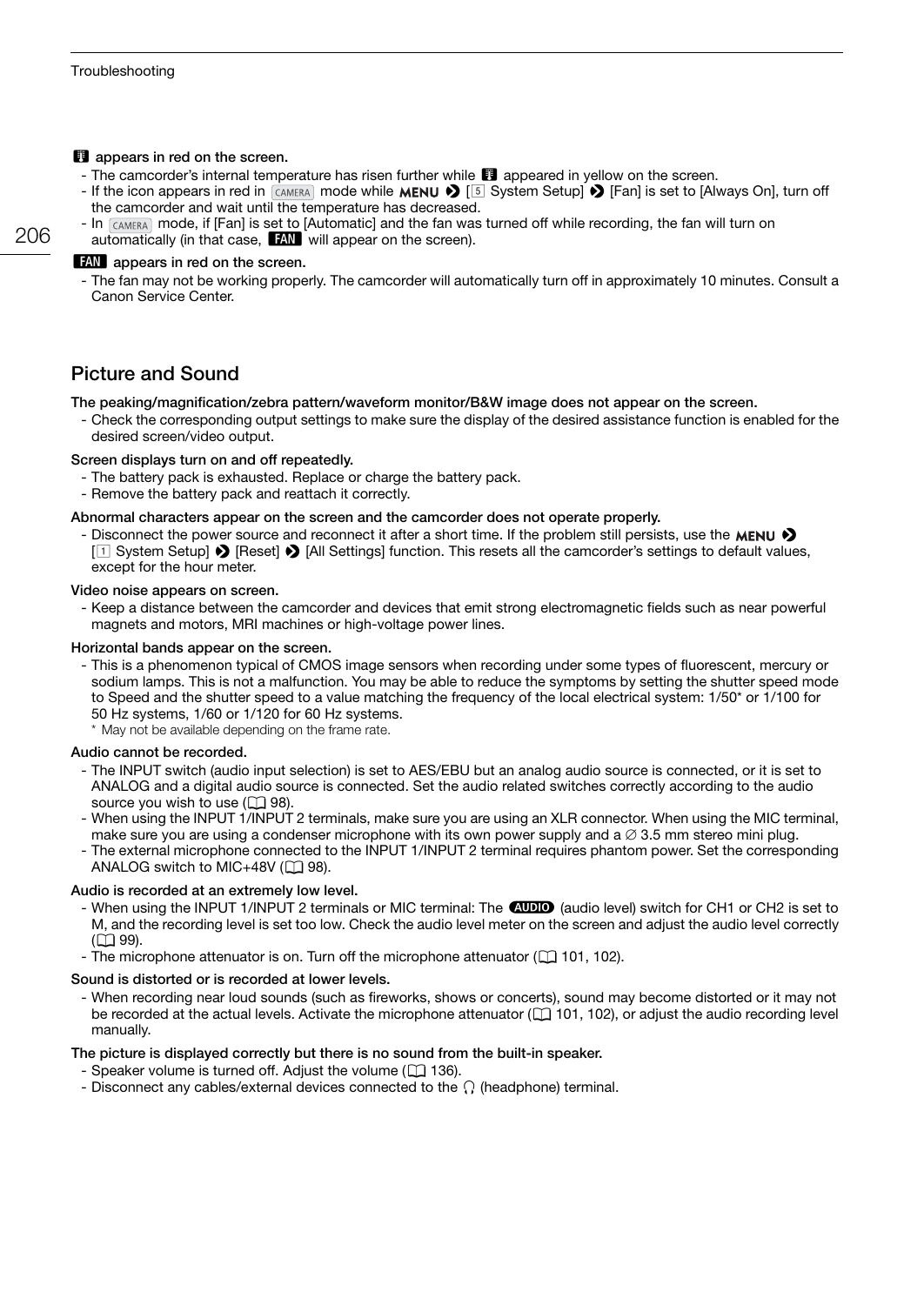## Cards and Accessories

## Cannot insert the SD card.

- The card you are trying to insert is not facing the correct direction. Turn it over and insert it.

#### Cannot record on the SD card.

- A compatible card must be used ( $\Box$  [33](#page--1-18)).
- Initialize the card ( $\Box$  [35](#page--1-5)) when you use it with the camcorder for the first time.
- The LOCK switch on the SD card is set to prevent accidental erasure. Change the position of the LOCK switch.
- Photos can be recorded only to SD card B. Insert a card into SD card slot B.
- The card is full or it already contains the maximum number of clips (999 clips). Delete some clips ( $\Box$  [140\)](#page--1-4) to free some space or replace the card.
- The folder and file numbers have reached their maximum value. Set the **MENU**  $\bullet$   $\sqrt{\frac{2}{\pi}}$  Recording/Media Setup]  $\bullet$ [Photo Numbering] setting to [Reset] and insert a new card.

#### Recording to and playing back from an SD card is slow.

- This may occur as clips and photos are recorded/deleted over time. Save your recordings ( $\Box$  [151\)](#page--1-0) and initialize the card  $($  [35\)](#page--1-5).

#### The optional RC-V100 Remote Controller or commercially available remote control does not work.

- Make sure that **MENU**  $\bigotimes$   $[4]$  System Setup]  $\bigotimes$  [REMOTE Term.] is set to [RC-V100 (REMOTE B)] or [RC-V100 (REMOTE A)] when using the optional RC-V100 Remote Controller or [Standard] when using a commercially available remote control.
- Turn off the camcorder, reconnect the remote controller and then turn the camcorder back on again.
- When MENU  $\bigcirc$  [1] Custom Picture]  $\bigcirc$  [Activate Other Settings] is set to [Off] or the currently selected custom picture file is protected, detailed custom picture settings cannot be adjusted using the RC-V100. Set [Activate Other Settings] to [On] after selecting a custom picture file that is not protected ( $\Box$  [121\)](#page--1-19).

## Connections with External Devices

### Video noise appears on a nearby TV screen.

- When using the camcorder in a room where a TV is located, keep a distance between the compact power adapter and the power or antenna cables of the TV.

#### Playback looks fine on the camcorder but there is no image on the external monitor.

- The camcorder is not connected correctly to the external monitor. Make sure you are using the correct connection  $(D)$  [145](#page--1-18)).
- The video input on the external monitor is not set to the video terminal to which you connected the camcorder. Select the correct video input.

#### The computer does not recognize the camcorder even though the camcorder is connected correctly.

- Disconnect the USB cable and turn off the camcorder. After a short while, turn it on again and restore the connection.
- Connect the camcorder to a different USB port on the computer.
- Establish the USB connection while the [Photos] index screen is displayed ( $\Box$  [132](#page--1-15)).

#### Cannot transfer clips or photos to the computer.

- The SD card contains too many clips and photos. Delete clips or photos until the card contains a combined total of 2,500 (Windows)/1,000 (macOS) or fewer and then use a card reader to transfer the recordings from the card.

## There is no picture or sound from an external monitor connected to the SDI terminal

- Make sure the connected external device is compatible with 12G-SDI and the frame rate used.
- Check that the external monitor's settings match the configuration of the output signal selected on the camcorder  $(D)$  [143](#page--1-14)).

## There is no picture or sound from an external monitor connected to the HDMI OUT terminal

- Disconnect the HDMI cable and then restore the connection or turn the camcorder off and then on again.
- Make sure the external monitor is compatible with the output signal selected on the camcorder ( $\Box$  [143\)](#page--1-14).

### Peaking/B&W image/magnification/zebra patterns/waveform monitor do not appear on the viewfinder.

- Check that the display of desired assistance function is enabled for the viewfinder ([B&W Image: VF] ( $\Box$  [188\)](#page--1-16), [Magn.: VF+LCD], [Peaking: VF], [Zebra: VF], [WFM: VF] ( $\Box$  [189\)](#page--1-17)).

### Peaking/B&W image/magnification/zebra patterns/waveform monitor do not appear in the video output from the SDI terminal.

- Check that that display of the desired assistance function is enabled for the SDI terminal ( $[BAW]$  Image: SDI] ( $\Box$  [188](#page--1-16)), [Magn.: SDI/HDMI], [Peaking: SDI], [Zebra: SDI], [WFM: SDI] ( $\Box$  [189\)](#page--1-17)).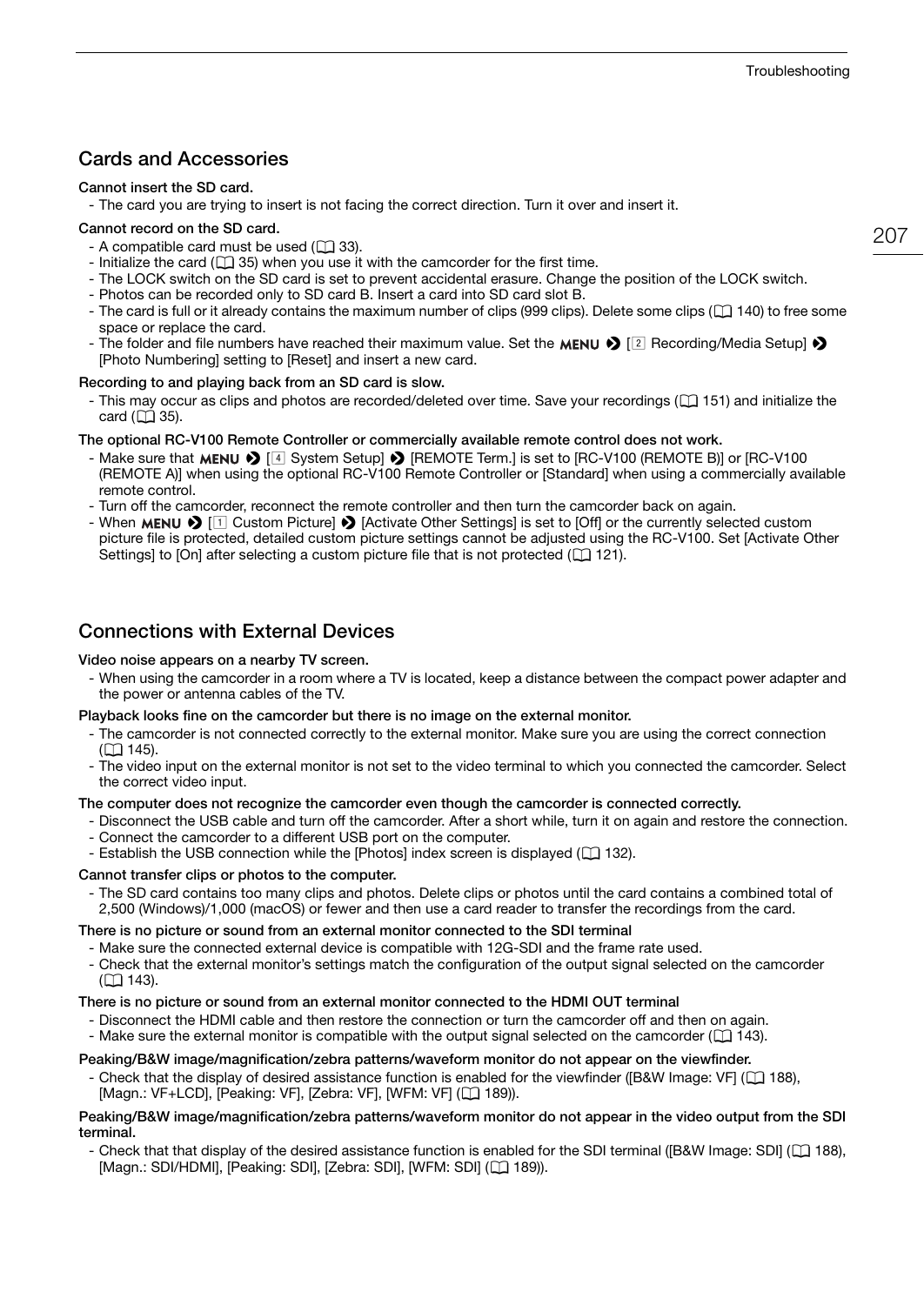Peaking/B&W image/magnification/zebra patterns/waveform monitor do not appear in the video output from the HDMI OUT terminal.

- Check that that display of the desired assistance function is enabled for the HDMI OUT terminal ([B&W Image: HDMI] ( $\Box$  [188](#page--1-16)), [Magn.: SDI/HDMI], [Peaking: HDMI], [Zebra: HDMI], [WFM: HDMI] ( $\Box$  [189\)](#page--1-17)).

## 208

## Network Functions

## Check This First

- Are the access point (wireless router), camcorder, computer or other network devices all turned on?
- Is the network working and correctly configured?
- Are all network devices correctly connected to the same network as the camcorder?
- Are there any obstructions between the camcorder and the access point or between the network device used and the access point?

## Cannot connect with an access point.

- There are other devices in the vicinity interfering with the wireless signal. Refer to *Precautions Regarding Wi-Fi Networks* ( $\Box$  [208\)](#page-4-0).
- Password information is not saved with the camcorder settings. When you load onto the camcorder settings from a previously saved camcorder settings file, all the passwords in the network-related settings are reset. Set up the network-related settings as necessary  $(1)$  [153\)](#page--1-20).
- When using a Wi-Fi network, the camcorder cannot detect an access point if its stealth function is activated. Set up the network connection manually  $(1)$  [158\)](#page--1-10) or turn off the stealth function of the access point.

## Cannot establish a Camera Access Point connection with a network device.

- There are other devices in the vicinity interfering with the wireless signal. Refer to *Precautions Regarding Wi-Fi Networks* ( $\Box$  [208\)](#page-4-0).
- When you reset all the camcorder's settings, all network settings are lost as well. Connect using the default settings or set up the Camera Access Point settings again  $($

## Cannot connect with a wired (Ethernet) network.

- Use a category 5e or better shielded twisted pair (STP) Ethernet cable.
- Try replacing the Ethernet cable.
- When you reset all the camcorder's settings, all network settings are lost as well. Set up the network settings again  $(L1 153)$  $(L1 153)$  $(L1 153)$ .
- Check that the network device to which the camcorder is connected is on and functioning properly. To use 1000BASE-T connection speeds, make sure to use network devices compatible with Gigabit Ethernet (1000BASE-T).

## The Browser Remote application will not start on the Web browser.

- Make sure Browser Remote is activated  $(M 163)$  $(M 163)$  $(M 163)$ .
- The URL entered into the Web browser's address bar is incorrect. Be sure to use the URL exactly as it appears in the CAMERA mode's [Network 4/6] status screen ( $\square$  [202\)](#page--1-16).

## The Browser Remote screen is not displayed correctly on the Web browser.

- The device, operating system or Web browser used may not be supported. For the latest information about supported systems, visit your local Canon Web site.
- Enable JavaScript and cookies in your Web browser's settings. For details, refer to the help modules or online documentation of the Web browser used.
- Delete the cache and cookies for Browser Remote's URL in your Web browser and restart Browser Remote.

## <span id="page-4-0"></span>Precautions Regarding Wi-Fi Networks

When using a Wi-Fi network, try the following corrective actions if the transmission rate drops, the connection is lost, or other problems occur.

## Positioning a network device (access point, mobile device, etc.)

- When using a Wi-Fi network indoors, place the network device in the same room as the camcorder.
- Place the network device in an open, unobstructed location, where people or objects do not come between it and the camcorder.
- Place the network device as close as possible to the camcorder and change the network device's height or orientation as necessary.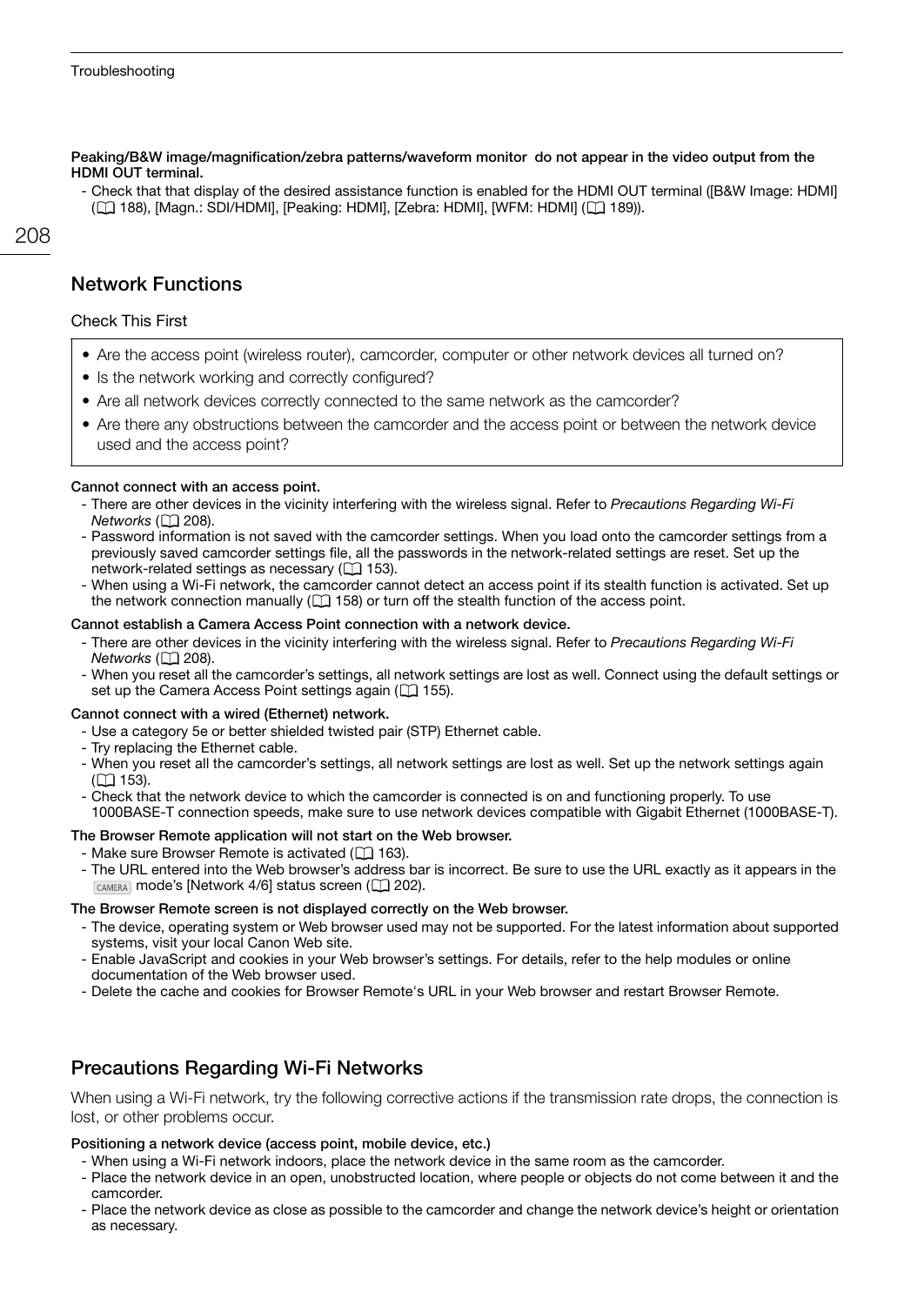## Nearby electronic devices

- If the transmission rate over a Wi-Fi network drops because of interference from the following electronic devices, switching to the 5 GHz band or to a different channel may solve the problem.
- Wi-Fi networks using the IEEE 802.11b/g/n protocol operate in the 2.4 GHz band. For this reason, the transmission rate may drop if there are nearby microwave ovens, cordless telephones, microphones, or similar devices operating on the same frequency band.
- If another access point operating on the same frequency band as the camcorder is used nearby, the transmission rate may drop.

#### Using multiple camcorders/wireless transmitters/access points

- Check that there are no IP address conflicts among the devices connected to the same network.
- If multiple XF705 camcorders are connected to a single access point, connection speeds may be reduced.
- To reduce radio wave interference when there are multiple access points using IEEE 802.11b/g or IEEE 802.11n (in the 2.4 GHz band), leave a gap of four channels between each wireless access point. For example, use channels 1, 6, and 11, channels 2, 7, and 12, or channels 3, 8, and 13. If you can use IEEE 802.11a/n (in the 5 GHz band), switch to IEEE 802.11a/n and specify a different channel.

## List of Messages

Refer to this section if a message appears on the screen. The messages in this section appear in alphabetical order. Note that for some messages, an indication of the card involved (SD card A, SD card B, or both) may appear above the message itself.

### Accessing SD Card A/SD Card B Do not remove

- You opened the card slot cover while the camcorder was accessing the card. Close the card slot cover.

#### Battery communication error. Does this battery display the Canon logo?

- You attached a battery pack that is not recommended by Canon for use with this camcorder.
- If you are using a battery pack recommended by Canon for use with this camcorder, there may be a problem with the battery pack or camcorder. Consult a Canon Service Center.

### Buffer overflow. Recording was stopped.

- The data transfer rate was too high for the card in use and the recording was stopped. Use a recommended card  $(D \cap 33)$  $(D \cap 33)$ .

#### Cannot play back

- The card contains clips that were recorded using a system frequency different from the one currently used by the camcorder. To play back the recordings on the card, change the MENU  $\bigotimes$  [1] Recording/Media Setup]  $\bigotimes$  [System Frequency] setting to match the recordings on the card.
- The file control information is corrupted or there was a decoder error. Turn the camcorder off and then on again. If this does not solve the problem, consult a Canon Service Center.

#### Cannot switch SD card slots

- The SLOT SELECT button was pressed while the camcorder is recording. Wait until recording is finished to change the selected SD card slot.

#### Change the battery pack

- The battery pack is exhausted. Replace or charge the battery pack.

#### Cover is open

- The SD card slot cover was open when the camcorder was switched to or turned on in [CAMERA] mode. Insert a card and close the card slot cover.

#### Fan error

- The cooling fan may not be working properly. Consult a Canon Service Center.

#### File name error

- You attempted to record a clip while clip numbers are at their maximum value. Save your clips  $(1)$  [151](#page--1-0)) and initialize the card ( $\Box$  [35](#page--1-5)) or delete all the clips ( $\Box$  [140](#page--1-4)).
- You attempted to take a photo while photo numbers are at their maximum value. Set MENU  $\bigotimes$  [2] Recording/Media Setup]  $\bullet$  [Photo Numbering] to [Reset] and delete all the photos on the card ( $\Box$  [182\)](#page--1-22) or initialize it ( $\Box$  [35\)](#page--1-5).

## INFRARED switch position changed (ON/OFF). Check the focus.

- The focus may change when you turn the infrared mode on or off. Check that the focus is correct.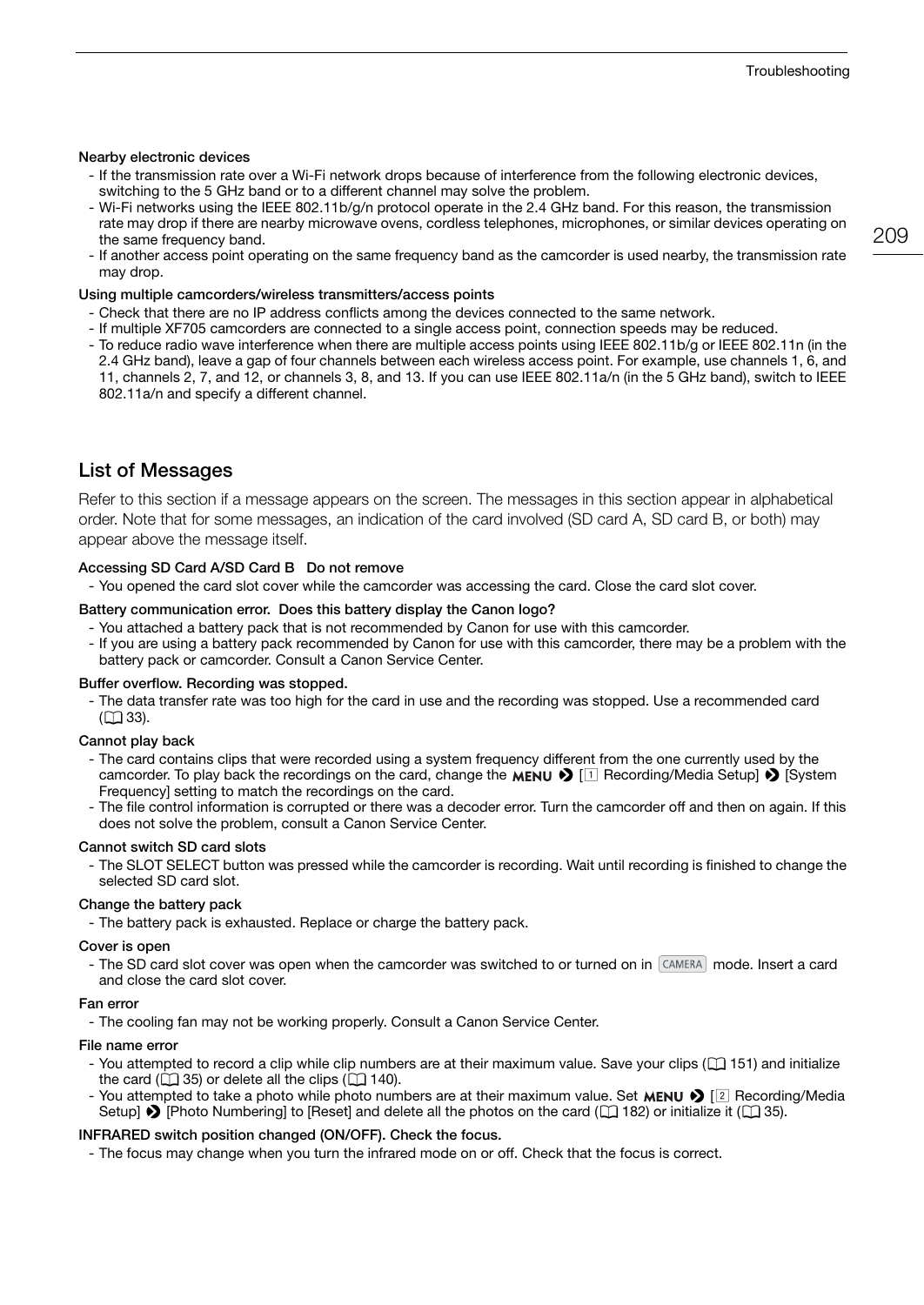## Invalid operation

- The following are not valid operations and cannot be performed.
	- Trying to add a shot mark to a frame that already has one.
	- Trying to add an  $\mathbb{N}$  mark and a  $\mathbb{N}$  mark to the same clip.
- Pressing the REC button when no cards are inserted in the camcorder.

## Management file error

Cannot record because the camcorder cannot write to the file control information. This may occur if the files on the card were accessed using another device. Save your clips ( $\Box$ [151](#page--1-0)) and initialize the card ( $\Box$ [35\)](#page--1-5).

## May not be possible to record clips on this media

- The card selected for recording has a Speed Class rating lower than 10. Use a recommended card ( $\Box$ ) [33\)](#page--1-18).

## Media full

- The SD card is full. Replace the card or delete some recordings ( $\Box$ ) [140,](#page--1-4) [182\)](#page--1-22) to free some space on the card.

## Media is almost full

- The amount of available space on the SD card is low. Replace the card or delete some recordings  $(\Box)$  [140,](#page--1-4) [182](#page--1-22)) to free some space.
- The amount of available space on SD card A and SD card B combined is low. Replace the card that is not selected.

## Media is not supported

- 512 MB or smaller SD cards cannot be used with the camcorder. Use a recommended card ( $\Box$  [33](#page--1-18)).

## Memory card is write-protected

- The LOCK switch on the SD card is set to prevent accidental erasure. Change the position of the LOCK switch.

## Number of clips already at maximum

- The card selected for recording already contains the maximum number of clips (999 clips). Replace the card.

## Number of Shot Marks at maximum

- The shot mark could not be added because the clip already contains 100 shot marks.

## Recorded at 50.00 Hz/59.94 Hz SD Card A / SD Card B: Recommend checking the data and initializing

- The card contains clips that were recorded using a system frequency different from the one currently used by the camcorder. Save the content of the card if necessary and initialize the card with this camcorder ( $\Box$ ) [35\)](#page--1-5).

### Recording was stopped.

- The file control information is corrupted or there was an encoder error. Turn the camcorder off and then on again. Then, remove the card being used and reinsert it. Alternatively, replace the card. If this does not solve the problem, consult a Canon Service Center.

## SD Card A / SD Card B: Check the data.

- Cannot access the card. Check the card and make sure it is inserted correctly.
- A card error occurred. The camcorder cannot record or display the image. Try removing and reinserting the card, or use a different card.
- You inserted a MultiMedia Card (MMC) into the camcorder. Use a recommended SD card ( $\Box$  [33](#page--1-18)).
- If after the message disappears,  $\otimes$  or  $\otimes$  appears in red, perform the following: Turn off the camcorder and remove and reinsert the card. If  $\overline{A}$  or  $\overline{B}$  turns back to green you can resume recording/playback. If the problem persists, save your clips ( $\Box$  [151](#page--1-0)) and initialize the card ( $\Box$  [35\)](#page--1-5).

## SD Card A / SD Card B: Recommend checking the data and initializing

- The card cannot be used for any of the following reasons. Save your clips ( $\Box$  [151](#page--1-0)) and initialize the card ( $\Box$  [35](#page--1-5)).
- A problem has occurred with the card.
- The camcorder cannot read the data on the card.
- The card was initialized using a computer.
- The card is partitioned.
- The card was initialized using a camcorder with a different firmware version. To be able to record on the card, save the recordings it contains and then initialize it using this camcorder.

## SD Card  $A \rightarrow SD$  Card B / SD Card B $\rightarrow SD$  Card A Switched

- The camcorder switched to recording on the other card after you pressed the SLOT SELECT button or automatically due to relay recording.

## SD Card  $A \rightarrow SD$  Card B / SD Card B $\rightarrow$  SD Card A Will switch in a moment

- The selected card is almost full so the camcorder will switch to recording on the other card in approximately 1 minute (relay recording).

## Some clips require data recovery.

- The power may have been suddenly turned off or the card may have been removed while the camcorder was recording. As a result, one or more clips contain corrupted data. You can try to recover the clips  $(\Box$  [37\)](#page--1-5).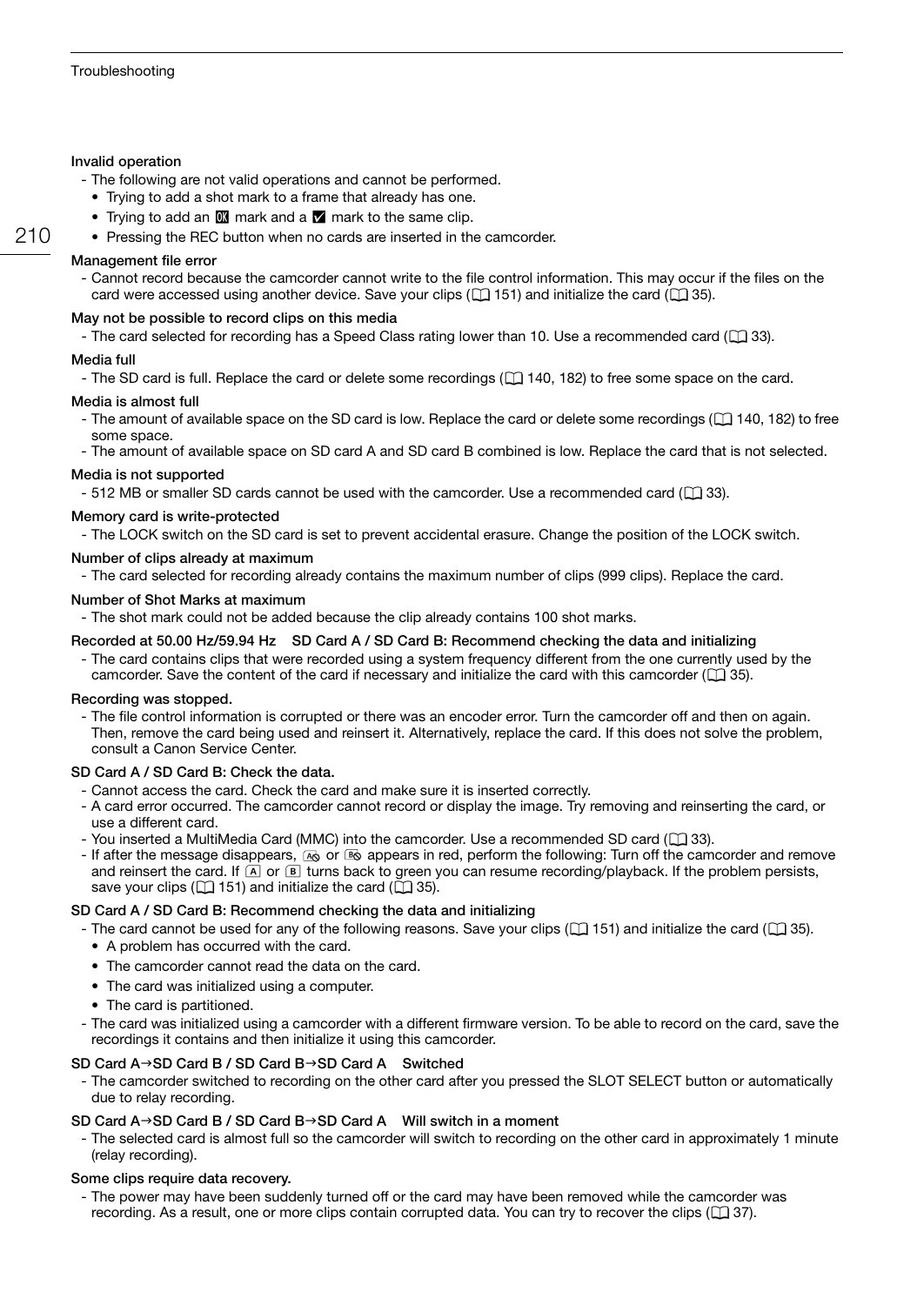## The following settings were changed.

- The settings displayed on the screen were changed automatically due to a change in one of the [Recording/Media Setup] settings. Check the settings before you continue recording.
- LUT options that were set to [PQ : BT.2020] or [HLG : BT.2020] will be reset to [Off] automatically when you activate slow motion recording.

#### The memory card is not compatible with the current recording settings.

- The video configuration settings are set to record XF-HEVC clips with a resolution of 3840x2160 but the card selected for recording does not have a UHS Speed Class rating of U3. Replace the card with one rated UHS Speed Class U3 or set MENU  $\bigcirc$  [1] Recording/Media Setup]  $\bigcirc$  [Resolution/Color Sampling] to [1920x1080 YCC422 10 bit].
- Slow motion recording was activated but the card selected for recording does not have a UHS Speed Class rating of U3. Replace the card with one rated UHS speed class U3.

## Too many photos. Disconnect the USB cable.

- Disconnect the USB cable. Try using a card reader or decrease the number of photos on the card to fewer than 2,500 (Windows) or 1,000 (macOS) and then restore the connection.

#### Unable to recover data

- Could not recover the selected clip. Save your clips ( $\Box$ [151\)](#page--1-0) and delete the clips that could not be recovered  $(M 140)$  $(M 140)$  $(M 140)$ .
- The camcorder may not be able to recover clips when there is not enough space on the card. Delete some clips  $($  $\Box$  [140](#page--1-4)) to free some space.

## Network Functions

Along with this list, refer also to the instruction manuals of the access point or other external devices you are using.

#### A User is already accessing the server. Try again later.

- This message appears on the screen of the connected device. Another device connected to the network is already operating the camcorder. To use this device, first end the connection on the device accessing the camcorder and then touch Retry.

#### Cannot log in to FTP server.

- Check the user name and password information in the FTP server settings ( $\Box$ ) [176](#page--1-22)).

#### Cannot transfer files to FTP server.

- Check that there is enough available space in the data storage device (hard disk, etc.) that contains the destination folder on the FTP server.

#### FTP transfer error. File transfer was not completed.

- An error occurred while transferring files to the FTP server. Turn then camcorder and the FTP server off and then on again and try again the FTP transfer.

#### IP address conflict

- Another device on the same network has the same IP address assigned to the camcorder. Change the IP address of the conflicting device or the camcorder.

#### LAN cable not connected.

- You attempted to connect to a wired network but the Ethernet cable is not connected. Check that the Ethernet cable is correctly connected to the camcorder's <sub>R<sub>R</sub></sub> (Ethernet) terminal and to the LAN/Ethernet port on the network device.

### Multiple access points detected. Try the operation again.

- There are multiple access points sending out a WPS signal at the same time. Try the operation again later or perform setup using the [WPS: PIN Code] or [Search for Access Points] option ( $\Box$  [157](#page--1-23)).

## Network functions malfunction.

- There's a hardware problem with the camcorder's network related circuitry. Try turning the camcorder off and then on again. If the problem persists, consult a Canon Service Center.

#### No access points found

- The camcorder searched for active Wi-Fi networks (access points) in the area but none were found. Make sure the access point is working correctly and try connecting again.
- The access point is operating in stealth mode. Deactivate the stealth function in the wireless router (access point) settings.
- The camcorder may not be able to find the access point if MAC address filtering is activated. Check the [Network 3/6] status screen ( $\Box$  [201\)](#page--1-24) and make sure to add the camcorder's MAC address to the list of approved wireless devices in the wireless router (access point) settings.